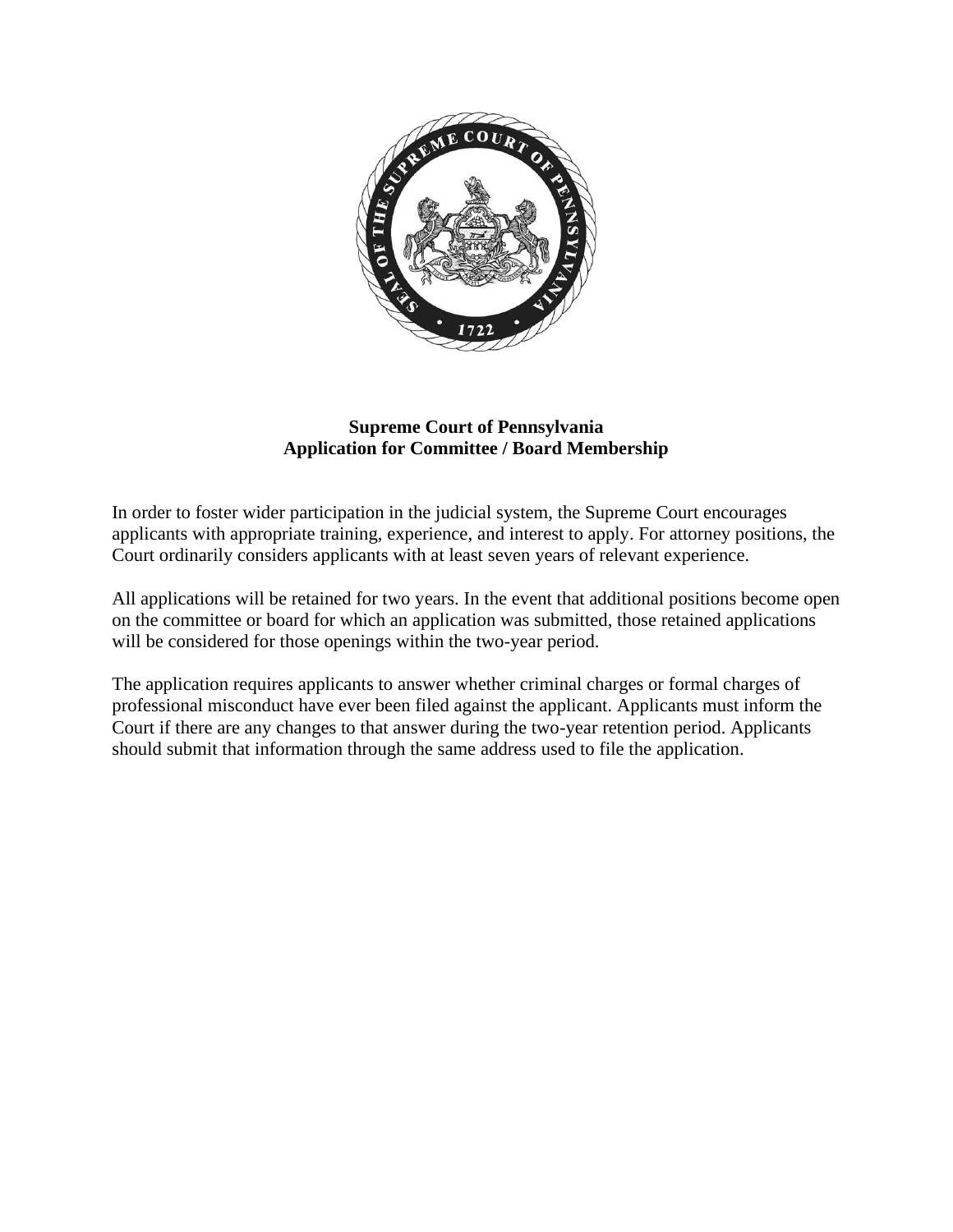

This application is fillable. The form may be printed and scanned for email transmissionor saved as an attachment and emailed. When completed, email the application, letter of interest, your resume and other information you believe may be helpful in assessing your qualifications. Send the email to: [SCApplications@pacourts.us](mailto:SCApplications@pacourts.us) If you are unable to send documents via email, send them to: AOPC, Advisory Board Membership, ATTN: Diane C.Bowser, 1515 Market St., Suite 1414, Philadelphia, PA19102

| Name (Please print)                                                                                                                         |       |              | Attorney I.D. No. (if applicable) |
|---------------------------------------------------------------------------------------------------------------------------------------------|-------|--------------|-----------------------------------|
| Home Address                                                                                                                                |       |              |                                   |
| City                                                                                                                                        | State | Zip          | County                            |
| If your home address is outside of Pennsylvania, is your practice of law or other business<br>conducted principally in Pennsylvania?<br>Yes | No    |              |                                   |
| Employer                                                                                                                                    |       | <b>Title</b> |                                   |
|                                                                                                                                             |       |              |                                   |
|                                                                                                                                             |       |              | County                            |
| Address of Principal Place of Business<br>Preferred Telephone Number                                                                        |       |              |                                   |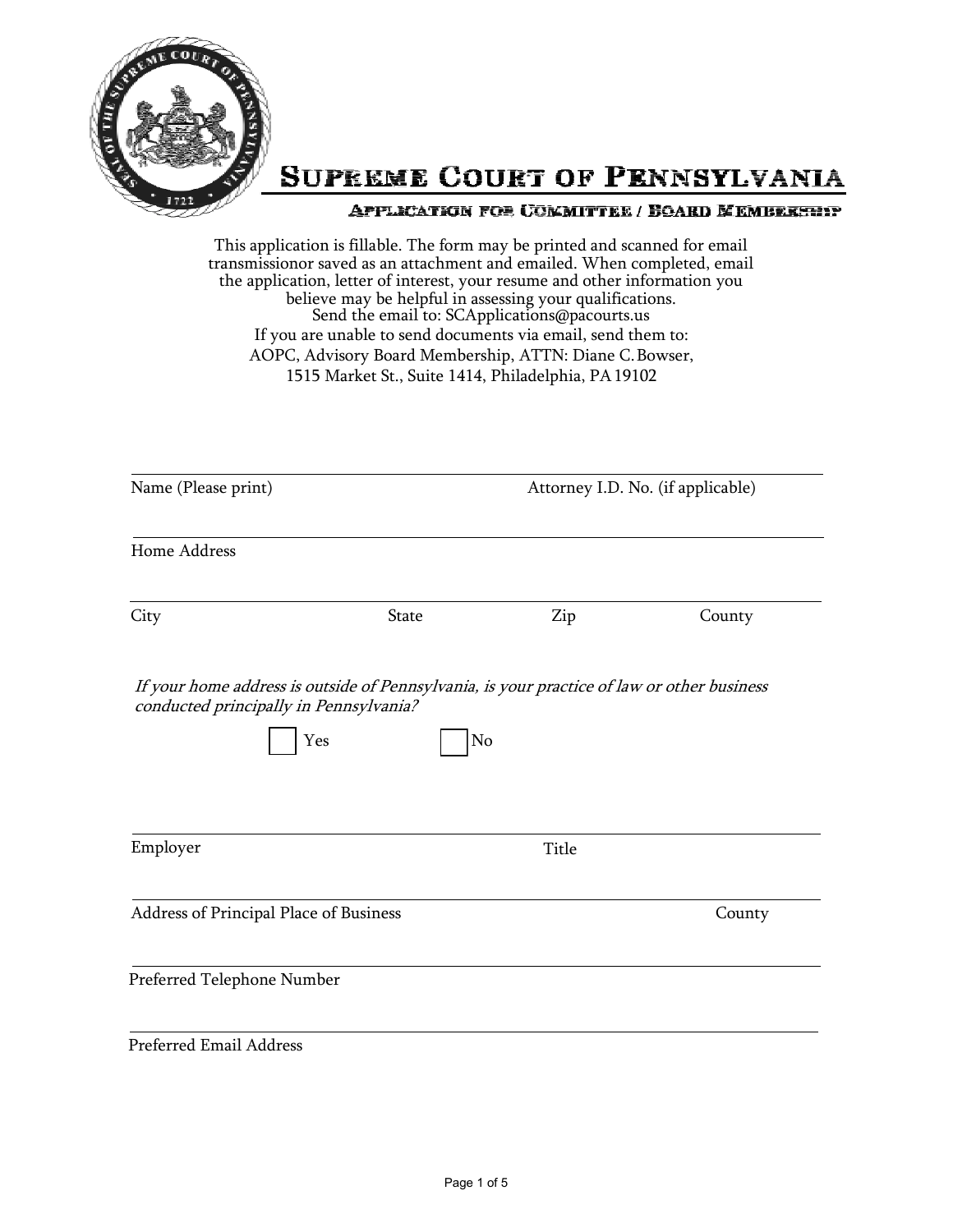# Vacancy of Interest and Application Deadline:

| 2. |  |  |
|----|--|--|
| 3. |  |  |
| I, |  |  |

## List of Attachments:

 $\hat{\mathbf{r}}$ 

| Letter of Interest                   |
|--------------------------------------|
| Application                          |
| Resume                               |
| Other Pertinent Information (if any) |

 $\hat{\mathbf{r}}$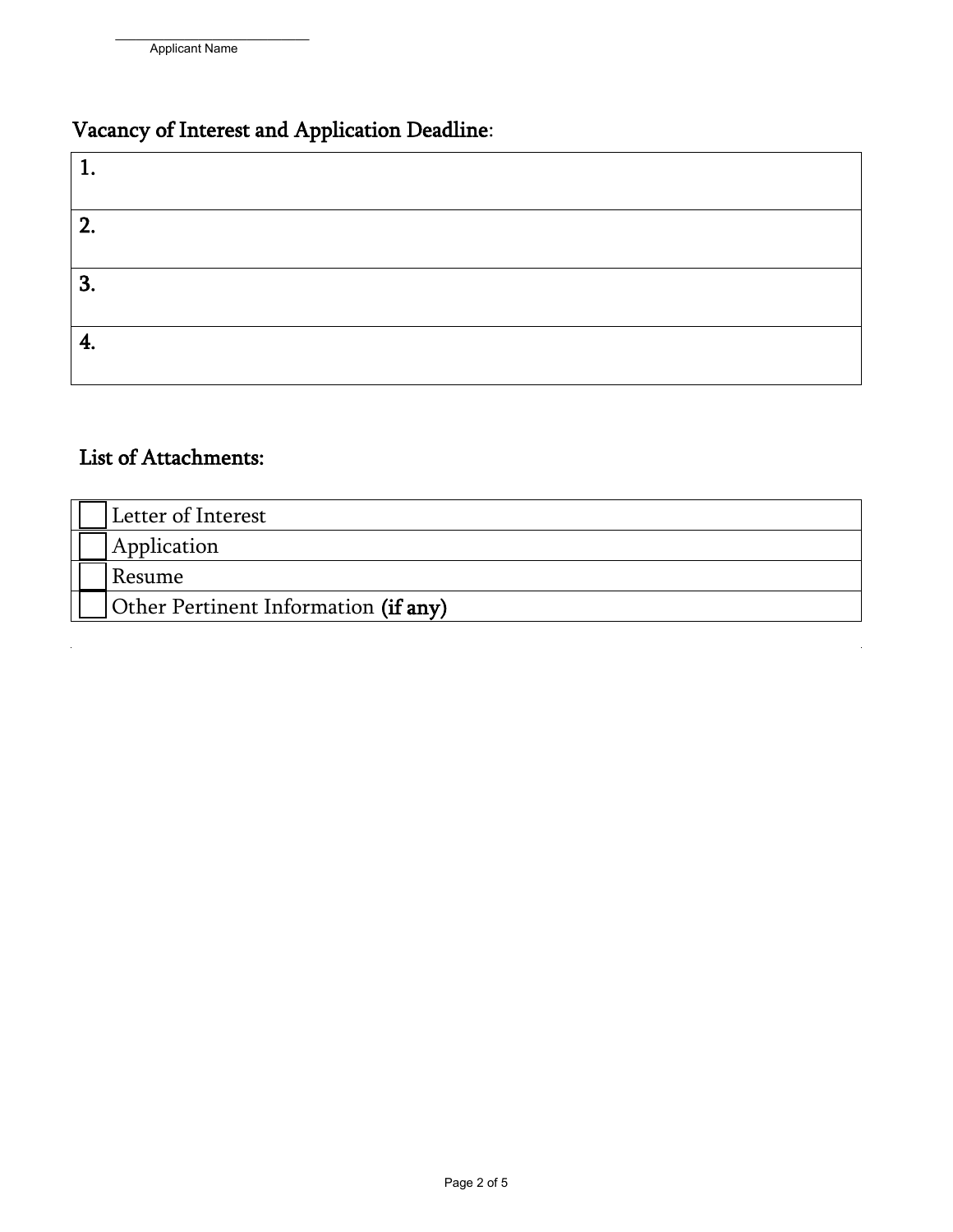# References (Professional or personal):

| 1. |                     |           |                |
|----|---------------------|-----------|----------------|
|    | Name                | Telephone | Position/Title |
|    |                     |           |                |
|    | Relationship to you |           |                |
|    |                     |           |                |
| 2. |                     |           |                |
|    | Name                | Telephone | Position/Title |
|    |                     |           |                |
|    | Relationship to you |           |                |
|    |                     |           |                |
|    |                     |           |                |
| 3  |                     |           |                |
|    | Name                | Telephone | Position/Title |
|    |                     |           |                |
|    | Relationship to you |           |                |
|    |                     |           |                |

Are you currently serving on any Pennsylvania Supreme Court Committees, boards, advisory groups or independent judicial-related entries?

| $\vert$ Yes | If yes, please list: |
|-------------|----------------------|
| $\vert$ No  |                      |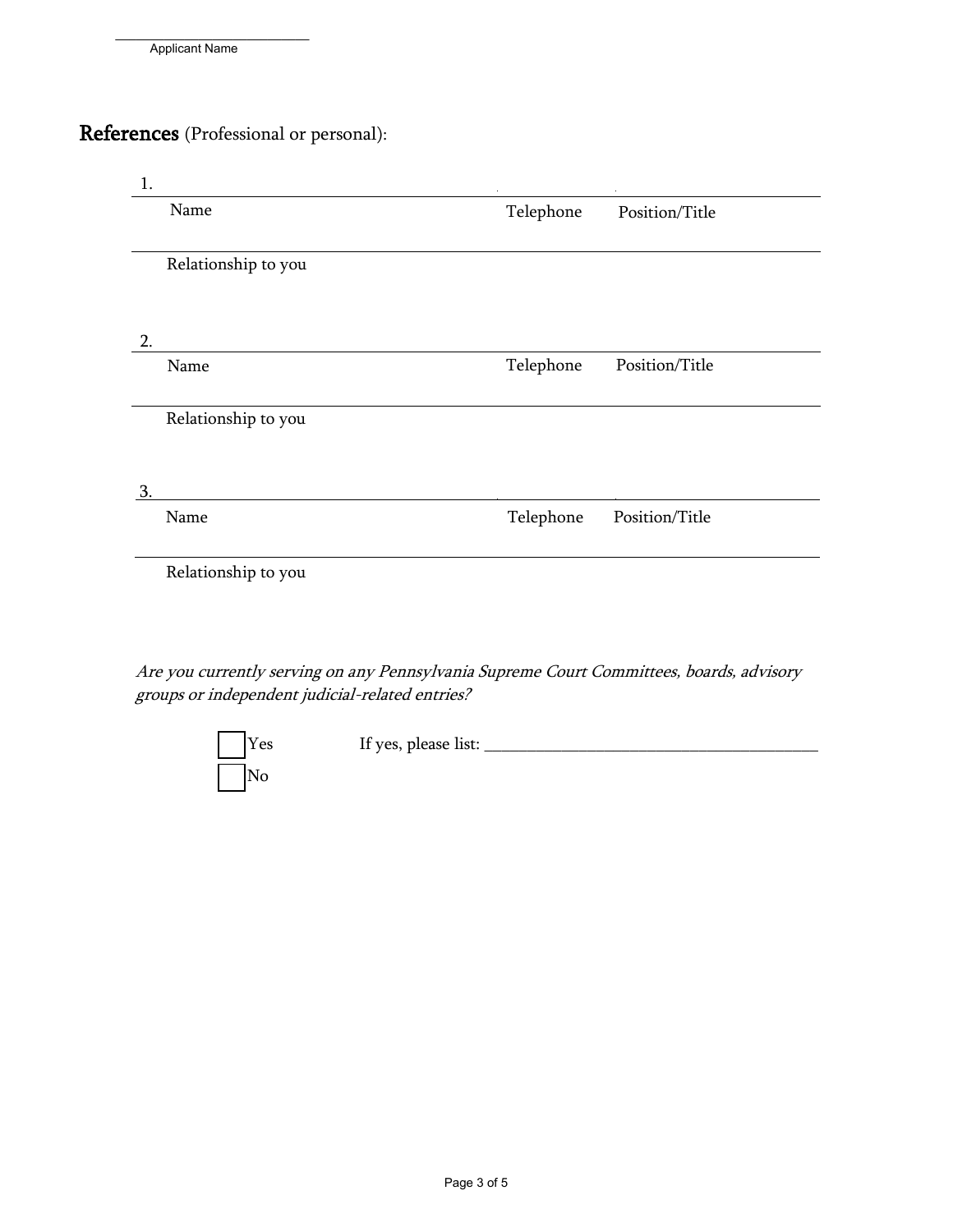## Affirmation of Eligibility

Have any criminal charges (felony or misdemeanor) or formal charges of professional misconduct ever been filed against you?



Yes If yes, please explain in a separate document

Do you have any conflicts of interest that would prevent you from impartially discharging your duties as a member of a Supreme Court Committee or Board?



Yes If yes, please explain in a separate document

I certify that the facts contained herein are true and correct to the best of my knowledge. I authorize investigation of all statements contained in this application, which may include a criminal background check pursuant to 18 Pa.C.S. § 9101 et seq.